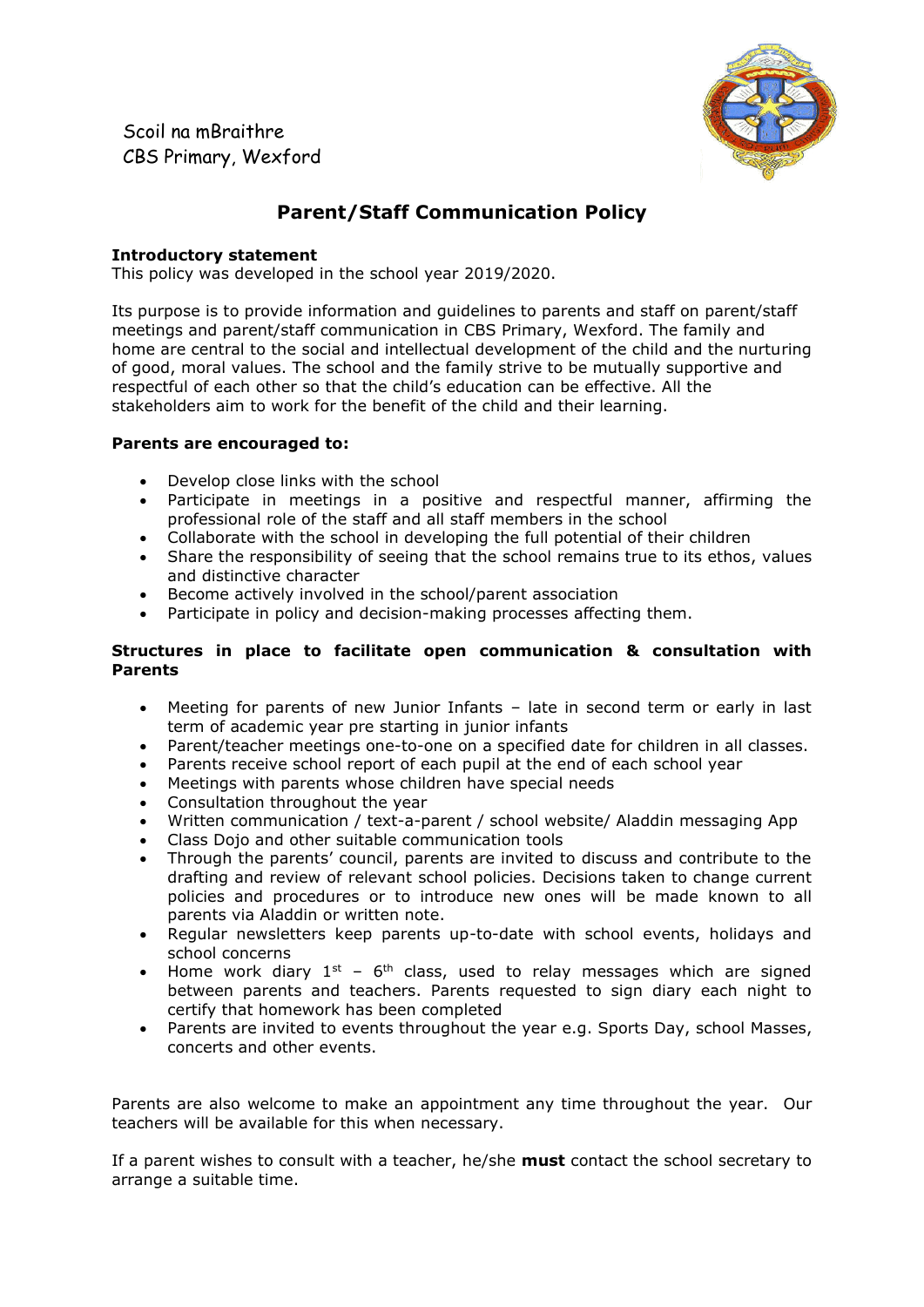#### **It is vital that the school is immediately informed if family events/situations occur that cause anxiety to your child and therefore may adversely affect his/her education** In all matters pertaining to the wellbeing and education of pupils,

only the parents/legal guardians named on the enrolment form will be consulted by staff.

## **Parent/Teacher meetings**

Formal Parent/Teacher meetings will be held once a year for all classes (Circular 14/04). Where possible, they will be held in the first term, towards the middle/end of November for all classes. Meetings may take place in classrooms and support rooms or communally in the PE Hall. The teachers use prepared guidelines for the meetings and collaborate in advance about the progress of individual children. A short written record of the meeting is maintained by each teacher. Parents will be asked for feedback which will also be recorded by the class teacher.

The purpose of the Parent/Teacher meeting is:

- To establish and maintain good communication between the school and parents
- To let parents know how their children are progressing in school
- To help teachers/parents get to know the children better as individuals
- To help children realise that home and school are working together.
- To meet demands for accountability
- To share with the parent the problems and difficulties the child may have in school
- To review with the parent the child's experience of schooling
- To learn more about the child from the parent's perspective
- To learn more about parental opinions on what the school is doing
- To identify areas of tension and disagreement
- To identify ways in which parents can help their children
- To negotiate jointly decisions about the child's education
- To inform the parents of standardised test results according to school policy.

*Circular 56/2011 Initial Steps in the implementation of the national literacy and numeracy Strategy* has been adopted by the Board of Management. References to parent/school communication are:

## **Reporting to parents**

Parents have the primary responsibility for their children's learning and development. Schools can strengthen the capacity of parents to support their children in this way by sharing meaningful information with parents about the progress that children are achieving in the education system. This information needs to draw on the different sources of evidence that staffs use, such as conversations with the learner, datacollection and documented progress on objectives and milestones reached in their short and long-term planning, examination of students' own self-assessment data, documented observations of the learner's engagement with tasks, outcomes of other assessment tasks and tests, and examples of students' work. In turn, parents will often be able to enrich staffs knowledge of their students' progress through providing further information about the students' learning at home.

## **Report card templates**

Schools should help parents to understand fully the evidence of learning that the school reports to them, especially information from any standardised tests. The NCCA has provided a range of standard report templates to assist schools in reporting information about the progress of primary pupils to parents, including information from standardised tests. The NCCA report card templates were developed through a process of consultation with schools and parents can take account of research commissioned by the NCCA.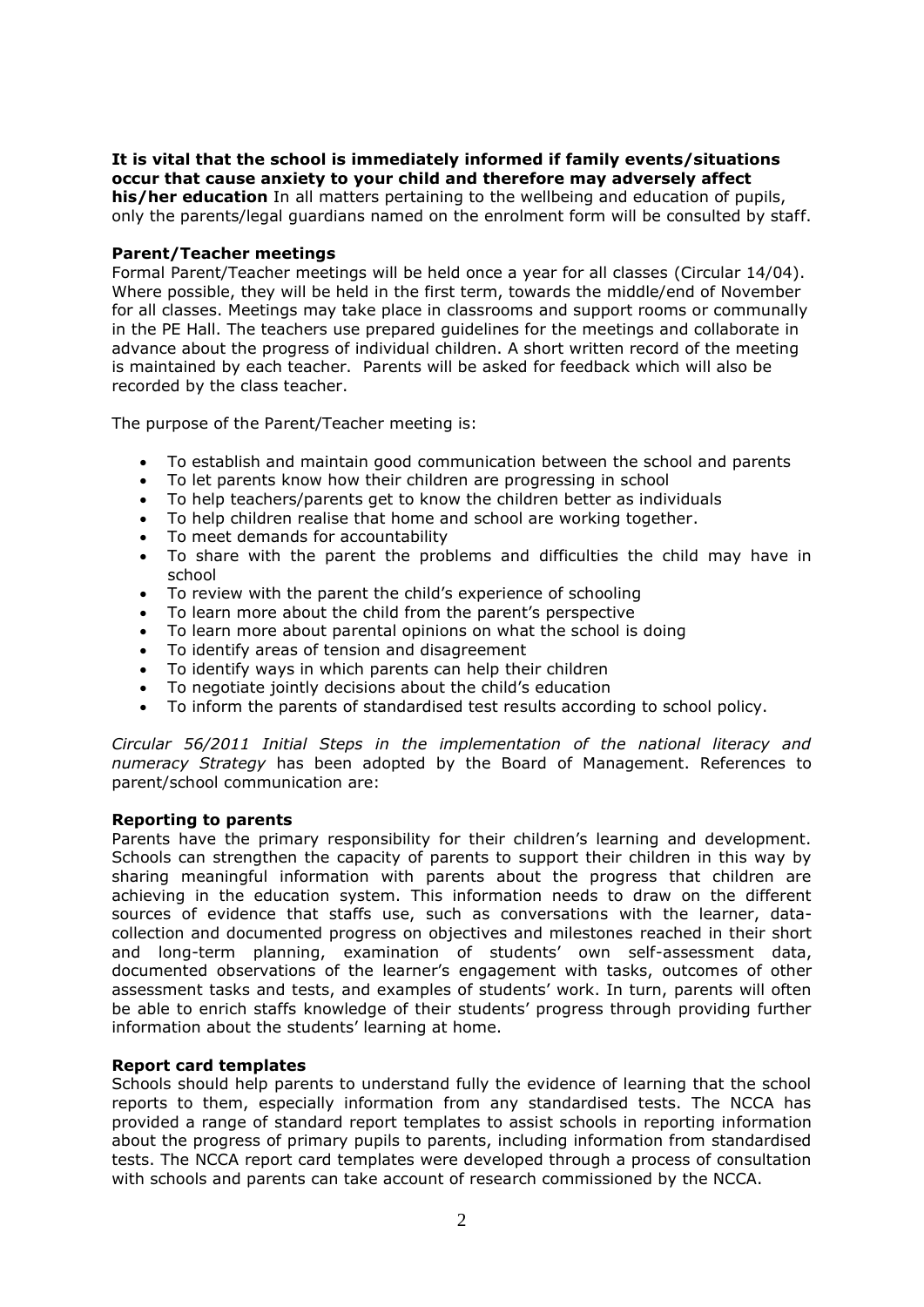The report cards provide for reporting in four key areas:

- The child's learning and achievement across the curriculum
- The child's learning dispositions
- The child's social and personal development
- Ways in which parents can support their child's learning

All primary schools **must** use one of the report card templates (available at www.ncca.ie) for reporting to parents on students' progress and achievement at school with effect from the date of this circular.

## **Formal Meetings**

Formal timetabled parent/teacher meetings take place in November. However, if a parent wishes to arrange a meeting at any stage during the year to discuss their child, they may do so by prior appointment.

- All communication sent from the school will be sent to the child's home address as given on the enrolment form, unless otherwise requested by parents
- In the case of separated parents, requests can be made by both parents to meet their child's teacher(s) individually for parent/teacher meetings, however we encourage parents in these situations to meet together in the best interests of the child.

## **Formal Meetings-IEPs**

Formal timetabled parent/staff meetings on the subject of the **Individual Education Plan** will take place in September/October (or at any stage throughout the year as needed). However, if a parent wishes to arrange a meeting at any stage during the year to discuss their child, they may do so by prior appointment.

## **Informal Parent/Staff Meetings**

- 1. The School encourages communication between parents and staffs.
- 2. Meetings with the class staff at the class door to discuss a child's concern/progress are discouraged on a number of grounds:
	- a) Staff cannot adequately supervise his/her class while at the same time speaking to a parent
	- b) It is difficult to be discreet when so many children are standing close by
	- c) It can be embarrassing for a child when his/her parent is talking to staff at a classroom door.

Occasions occur where a parent needs to speak to a staff member urgently. Sometimes these meetings need to take place without prior notice. The Principal will aim to facilitate such meetings making every effort to ensure that the children in the class do not lose out on any of the teaching/learning time. Parents should report to the office in this instance.

If parents wish to drop in lunch boxes, sports gear etc, this **MUST** be done through the secretary's office as it is important to keep class interruptions to a minimum. Similarly parents **MUST** present themselves at the office prior to any engagement with teachers, the school or its environs.

Parents are strongly discouraged from taking pupils out of school during term time in order to facilitate family holidays.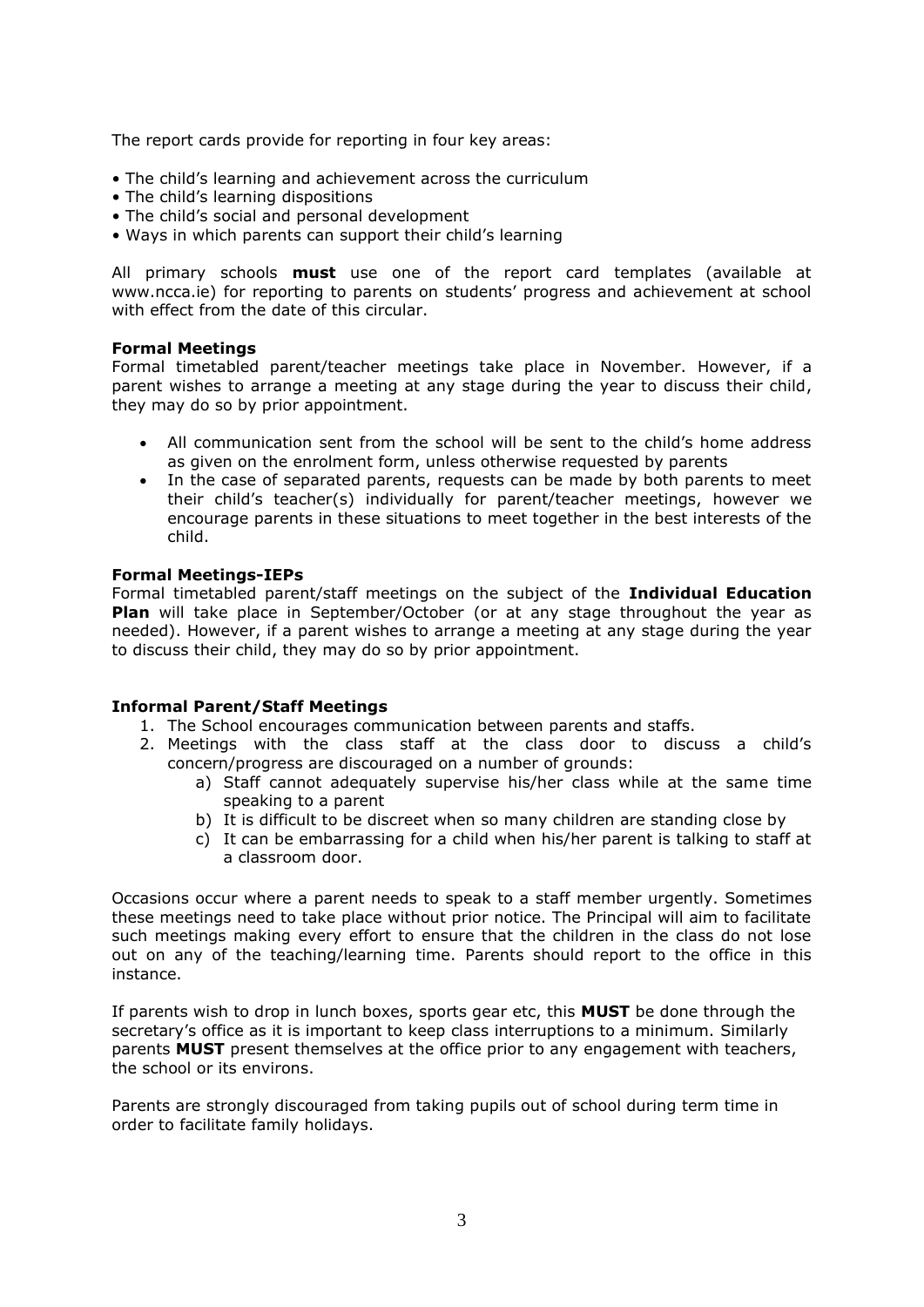# **Complaints Procedure**

Complaints are infrequent but the school would wish that these would be dealt with informally, fairly and quickly. The following is the agreed complaints procedure to be followed in primary schools.

# **Stage 1-informal stage**

- 1. A parent/guardian who wishes to make a complaint should, firstly approach the **class teacher** with a view to resolving the complaint
- 2. Where the parent/guardian is unable to resolve the complaint with the class teacher he/she should approach the **Principal** with a view to resolving it
- 3. If the complaint is still unresolved, the parent/guardian should raise the matter with the **Chairperson** of the Board of Management with a view to resolving it.

## **Stage 2-formal stage**

- 1. If the complaint is still unresolved and the parent/guardian wishes to pursue the matter further, he/she should lodge the complaint in writing with the Chairperson of the Board of Management
- 2. The Chairperson will bring the precise nature of the written complaint to the notice of the staff and seek to resolve the matter between the parties within 5 days of receipt of the written complaint.

## **Stage 3**

- 1. If the complaint is not resolved informally, the Chairperson should, subject to the authorisation of the Board:
	- a. Supply the staff with a copy of the written complaint and
	- b. Arrange a meeting with the staff, and where applicable, the Principal with a view to resolving the complaint. Such a meeting should take place within 10 days of receipt of the written complaint.

## **Stage 4**

- 1. If the complaint is still not resolved, the Chairperson should make a formal report to the board within 10 days of the meeting
- 2. If the Board considers that the complaint is not substantiated, the staff and the complainant should be so informed within 3 days of the Board meeting
- 3. If the Board considers that the complaint is substantiated or that it warrants further investigation, the following steps should be followed:
	- a. The staff should be supplied with copies of any written evidence in support of the complaint
	- b. He/she should be requested to supply a written response to the complaint to the Board and should be afforded an opportunity to make a presentation to the Board and to be accompanied by another person to that meeting
	- c. The Board may arrange a meeting with the complainant, who may be accompanied by another person to this meeting.

## **Stage 5**

Following the Boards investigations, the Chairperson shall convey the decision of the Board in writing to the staff and the complainant within 5 days of the meeting of the Board. The decision of the Board shall be final.

## **Behaviour of all Stakeholders in the School**

Positive and respectful communication is of high importance to our school. This not only extends to the children but to all of the stakeholders e.g. the staff, parents and the wider community. Anyone entering our building should feel safe to do so. While the behaviour of children in our school is of vital importance, adults in the school community also have a responsibility to ensure their own behaviour models the types of behaviour expected of children.